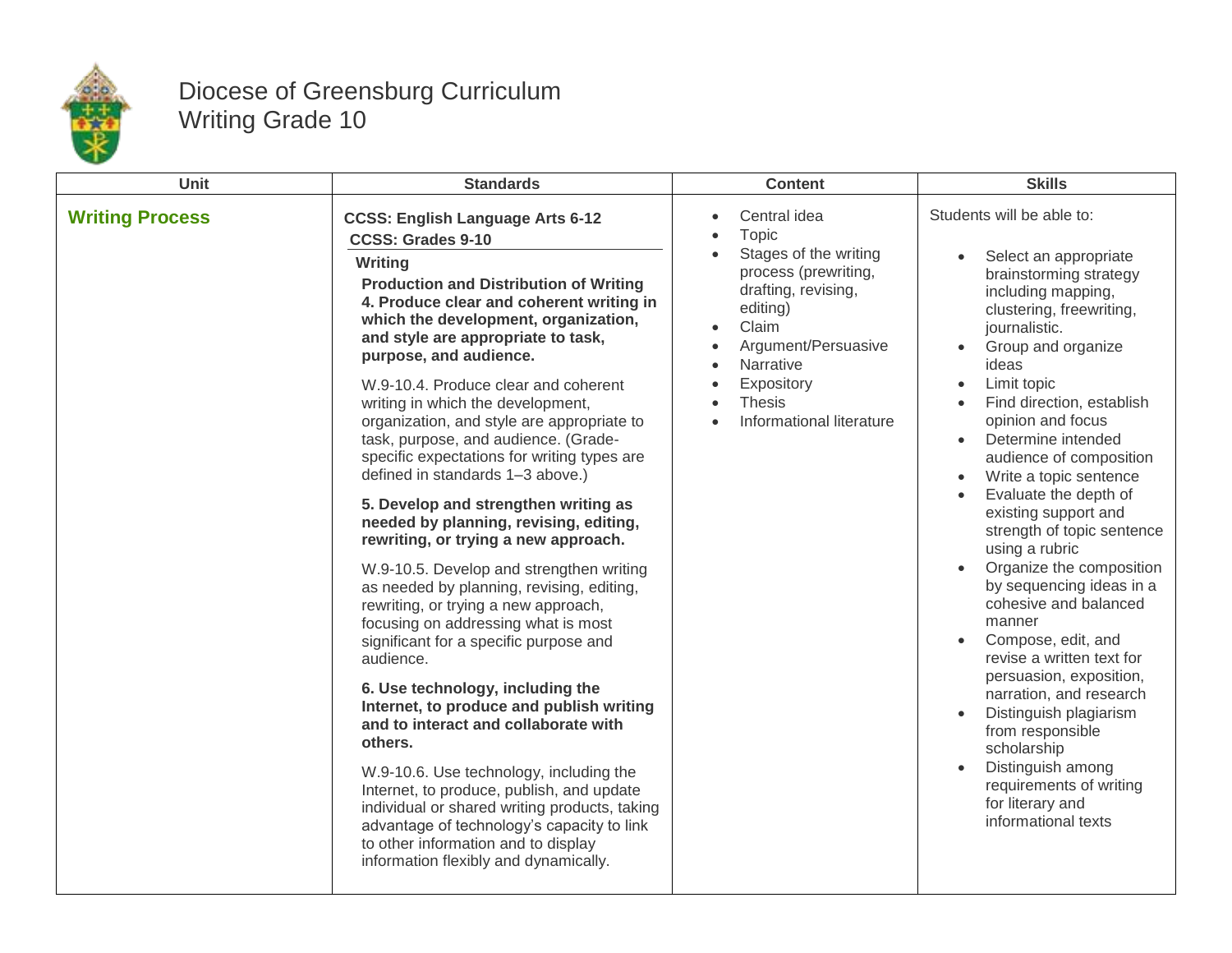| <b>Unit</b>                                       | <b>Standards</b>                                                                                                                                                                                                                                                                                                                                                                                                                                                                                                                                                                                                                                                                                                                                                                                                           | <b>Content</b>                                                                                                                                                                                                                            | <b>Skills</b>                                                                                                                                                                                                                                                                                                                                                                                                                                                                                                                       |
|---------------------------------------------------|----------------------------------------------------------------------------------------------------------------------------------------------------------------------------------------------------------------------------------------------------------------------------------------------------------------------------------------------------------------------------------------------------------------------------------------------------------------------------------------------------------------------------------------------------------------------------------------------------------------------------------------------------------------------------------------------------------------------------------------------------------------------------------------------------------------------------|-------------------------------------------------------------------------------------------------------------------------------------------------------------------------------------------------------------------------------------------|-------------------------------------------------------------------------------------------------------------------------------------------------------------------------------------------------------------------------------------------------------------------------------------------------------------------------------------------------------------------------------------------------------------------------------------------------------------------------------------------------------------------------------------|
|                                                   | <b>Range of Writing</b><br>10. Write routinely over extended time<br>frames (time for research, reflection,<br>and revision) and shorter time frames (a<br>single sitting or a day or two) for a<br>range of tasks, purposes, and<br>audiences.                                                                                                                                                                                                                                                                                                                                                                                                                                                                                                                                                                            |                                                                                                                                                                                                                                           |                                                                                                                                                                                                                                                                                                                                                                                                                                                                                                                                     |
|                                                   | W.9-10.10. Write routinely over extended<br>time frames (time for research, reflection,<br>and revision) and shorter time frames (a<br>single sitting or a day or two) for a range of<br>tasks, purposes, and audiences.                                                                                                                                                                                                                                                                                                                                                                                                                                                                                                                                                                                                   |                                                                                                                                                                                                                                           |                                                                                                                                                                                                                                                                                                                                                                                                                                                                                                                                     |
|                                                   | © Copyright 2010. National Governors<br>Association Center for Best Practices and<br>Council of Chief State School Officers. All<br>rights reserved.                                                                                                                                                                                                                                                                                                                                                                                                                                                                                                                                                                                                                                                                       |                                                                                                                                                                                                                                           |                                                                                                                                                                                                                                                                                                                                                                                                                                                                                                                                     |
| <b>Persuasive/Argumentative</b><br><b>Writing</b> | <b>CCSS: English Language Arts 6-12</b><br><b>CCSS: Grades 9-10</b><br>Writing<br><b>Text Types and Purposes</b><br>1. Write arguments to support claims in<br>an analysis of substantive topics or<br>texts, using valid reasoning and<br>relevant and sufficient evidence.<br>W.9-10.1. Write arguments to support<br>claims in an analysis of substantive topics<br>or texts, using valid reasoning and relevant<br>and sufficient evidence.<br>W.9-10.1a. Introduce precise claim(s),<br>distinguish the claim(s) from alternate or<br>opposing claims, and create an<br>organization that establishes clear<br>relationships among claim(s),<br>counterclaims, reasons, and evidence.<br>W.9-10.1b. Develop claim(s) and<br>counterclaims fairly, supplying evidence for<br>each while pointing out the strengths and | Argument<br>Claim<br>Counterclaim<br>Plan of development<br>Audience<br>Fact<br>Logic<br>Evidence<br>Details<br>Examples<br><b>Statistics</b><br>Expert testimony<br>SEE method<br>Ethos<br>Pathos<br>Logos<br>Introduction<br>Conclusion | The student will be able to:<br>Define argument<br>$\bullet$<br>Define claim<br>Distinguish counterclaim<br>from claim<br>Organize<br>claims/counterclaims in a<br>logical and rational plan<br>of development<br>Distinguish an argument<br>from a fact<br>Develop a logical<br>argument and claims<br>Support claims with<br>specific evidence such as<br>details and examples<br>Support claims with<br>specific evidence such as<br>statistics and expert<br>testimony<br>Connect facts and<br>$\bullet$<br>evidence to a claim |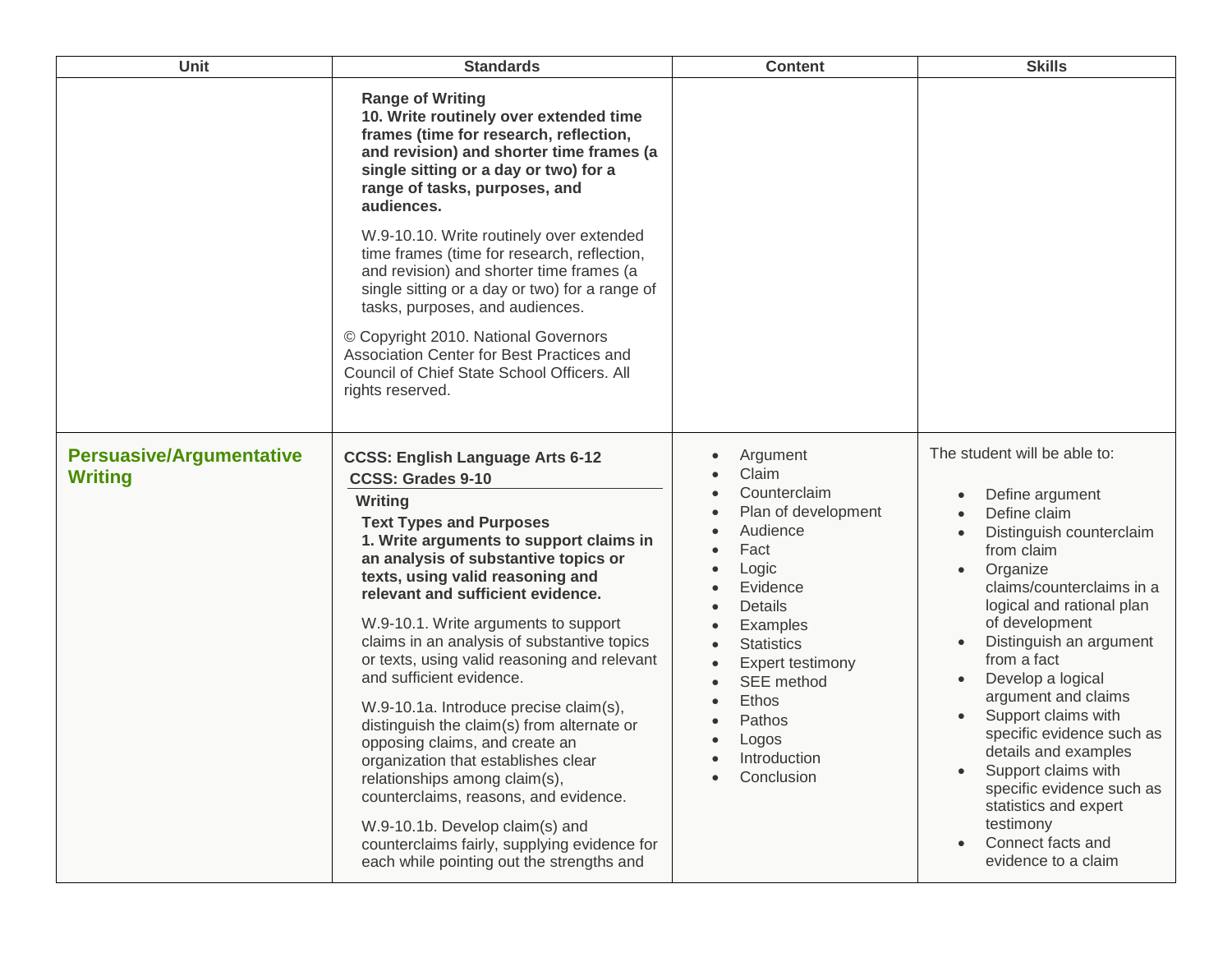| Unit | <b>Standards</b>                                                                                                                                                                                                                                                    | <b>Content</b> | <b>Skills</b>                                                                                                                                                                  |
|------|---------------------------------------------------------------------------------------------------------------------------------------------------------------------------------------------------------------------------------------------------------------------|----------------|--------------------------------------------------------------------------------------------------------------------------------------------------------------------------------|
|      | limitations of both in a manner that<br>anticipates the audience's knowledge level<br>and concerns.<br>W.9-10.1c. Use words, phrases, and<br>clauses to link the major sections of the<br>text, create cohesion, and clarify the                                    |                | Connect a series of<br>$\bullet$<br>claims to an argument<br>Establish credibility of the<br>$\bullet$<br>writer through<br>implementation of voice<br>and appeals to audience |
|      | relationships between claim(s) and<br>reasons, between reasons and evidence,<br>and between claim(s) and counterclaims.<br>W.9-10.1d. Establish and maintain a formal<br>style and objective tone while attending to<br>the norms and conventions of the discipline |                | Use grade level<br>$\bullet$<br>appropriate emotional<br>appeals<br>Use grade level<br>$\bullet$<br>appropriate rational<br>appeals<br>Address potential                       |
|      | in which they are writing.<br>W.9-10.1e. Provide a concluding statement<br>or section that follows from and supports<br>the argument presented.                                                                                                                     |                | counterclaims when<br>developing an argument<br>Write an effective<br>$\bullet$<br>introduction<br>Write an effective<br>$\bullet$                                             |
|      | <b>Production and Distribution of Writing</b><br>4. Produce clear and coherent writing in<br>which the development, organization,<br>and style are appropriate to task,<br>purpose, and audience.                                                                   |                | conclusion<br>Write an effective<br>$\bullet$<br>argument                                                                                                                      |
|      | W.9-10.4. Produce clear and coherent<br>writing in which the development,<br>organization, and style are appropriate to<br>task, purpose, and audience. (Grade-<br>specific expectations for writing types are<br>defined in standards 1-3 above.)                  |                |                                                                                                                                                                                |
|      | 5. Develop and strengthen writing as<br>needed by planning, revising, editing,<br>rewriting, or trying a new approach.                                                                                                                                              |                |                                                                                                                                                                                |
|      | W.9-10.5. Develop and strengthen writing<br>as needed by planning, revising, editing,<br>rewriting, or trying a new approach,<br>focusing on addressing what is most<br>significant for a specific purpose and<br>audience.                                         |                |                                                                                                                                                                                |
|      | 6. Use technology, including the<br>Internet, to produce and publish writing                                                                                                                                                                                        |                |                                                                                                                                                                                |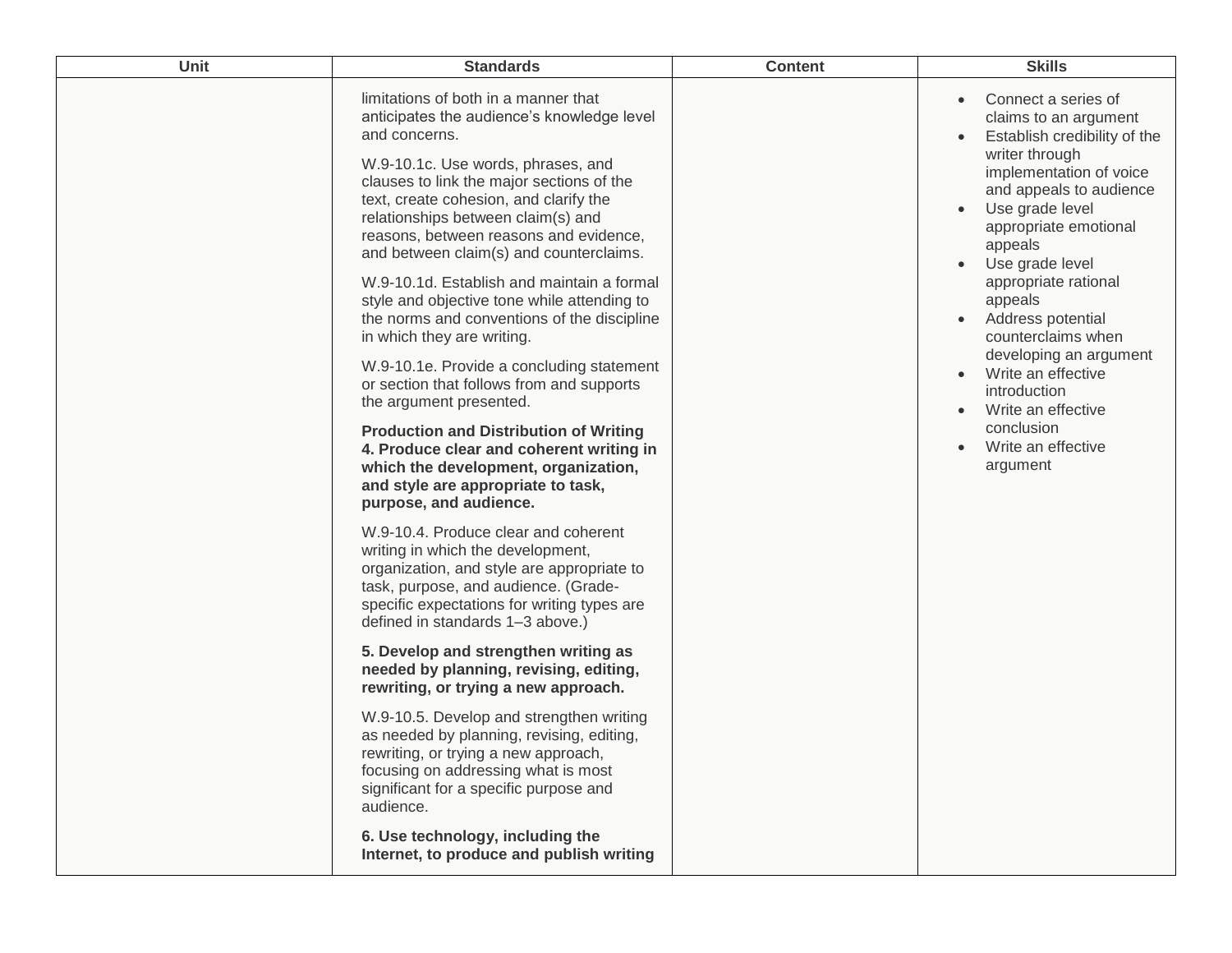| <b>Unit</b> | <b>Standards</b>                                                                                                                                                                                                                                                                                                                                                                    | <b>Content</b> | <b>Skills</b> |
|-------------|-------------------------------------------------------------------------------------------------------------------------------------------------------------------------------------------------------------------------------------------------------------------------------------------------------------------------------------------------------------------------------------|----------------|---------------|
|             | and to interact and collaborate with<br>others.<br>W.9-10.6. Use technology, including the<br>Internet, to produce, publish, and update<br>individual or shared writing products, taking<br>advantage of technology's capacity to link<br>to other information and to display                                                                                                       |                |               |
|             | information flexibly and dynamically.<br>8. Gather relevant information from<br>multiple print and digital sources,<br>assess the credibility and accuracy of<br>each source, and integrate the<br>information while avoiding plagiarism.                                                                                                                                           |                |               |
|             | W.9-10.8. Gather relevant information from<br>multiple authoritative print and digital<br>sources, using advanced searches<br>effectively; assess the usefulness of each<br>source in answering the research question;<br>integrate information into the text<br>selectively to maintain the flow of ideas,<br>avoiding plagiarism and following a<br>standard format for citation. |                |               |
|             | 9. Draw evidence from literary or<br>informational texts to support analysis,<br>reflection, and research.                                                                                                                                                                                                                                                                          |                |               |
|             | W.9-10.9b. Apply grades 9-10 Reading<br>standards to literary nonfiction (e.g.,<br>"Delineate and evaluate the argument and<br>specific claims in a text, assessing whether<br>the reasoning is valid and the evidence is<br>relevant and sufficient; identify false<br>statements and fallacious reasoning").                                                                      |                |               |
|             | <b>Range of Writing</b><br>10. Write routinely over extended time<br>frames (time for research, reflection,<br>and revision) and shorter time frames (a<br>single sitting or a day or two) for a<br>range of tasks, purposes, and<br>audiences.                                                                                                                                     |                |               |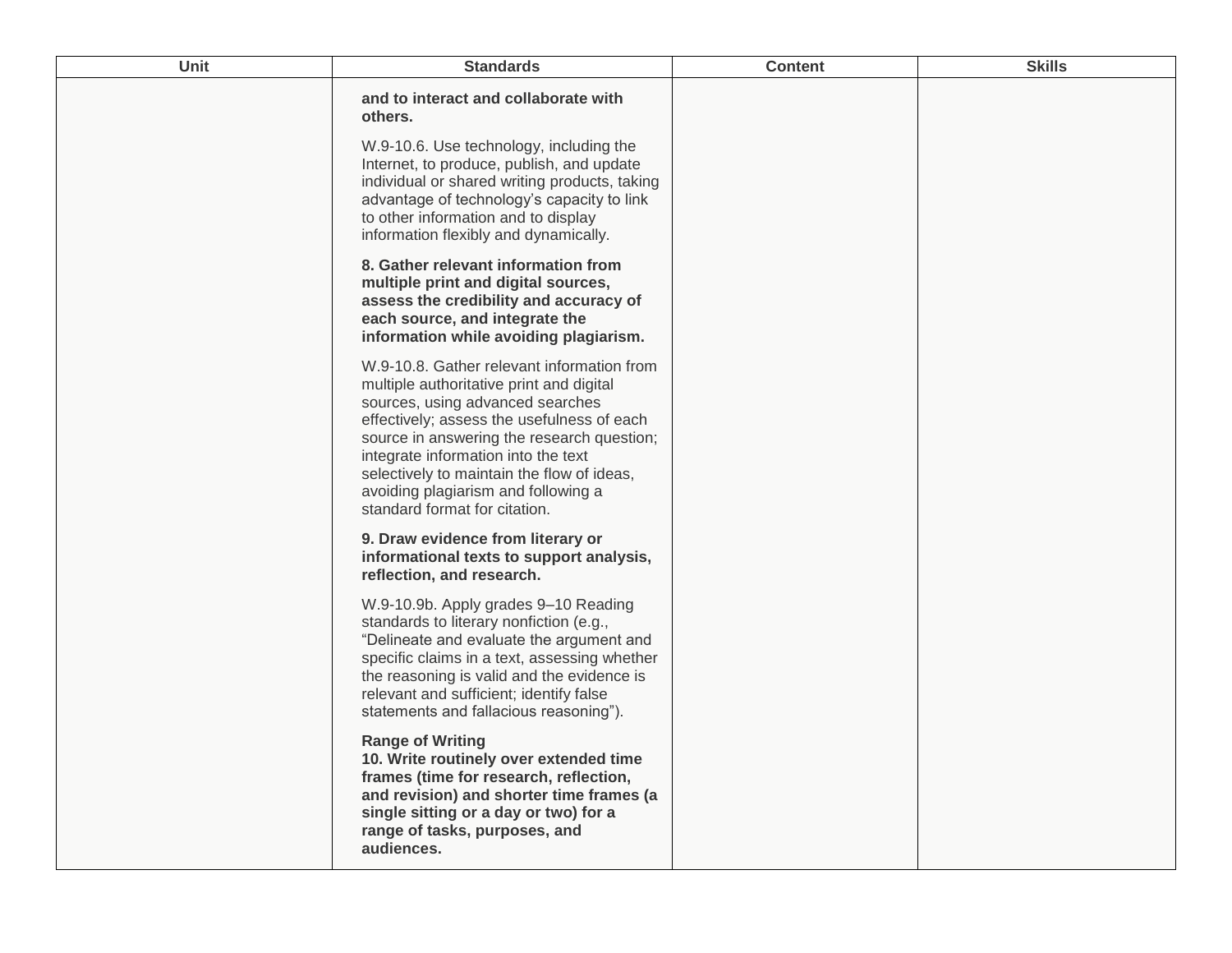| Unit                                                     | <b>Standards</b>                                                                                                                                                                                                                                                                                                                                                                                                                                                                                                                                                                                                                                                                                                                                                                                                                                                                                                                                                                                                                                    | <b>Content</b>                                                                                                                                                                                                                                                                                                                                               | <b>Skills</b>                                                                                                                                                                                                                                                                                                                                                                                                                                                                                                                                                                                                                                                                                                                                                      |
|----------------------------------------------------------|-----------------------------------------------------------------------------------------------------------------------------------------------------------------------------------------------------------------------------------------------------------------------------------------------------------------------------------------------------------------------------------------------------------------------------------------------------------------------------------------------------------------------------------------------------------------------------------------------------------------------------------------------------------------------------------------------------------------------------------------------------------------------------------------------------------------------------------------------------------------------------------------------------------------------------------------------------------------------------------------------------------------------------------------------------|--------------------------------------------------------------------------------------------------------------------------------------------------------------------------------------------------------------------------------------------------------------------------------------------------------------------------------------------------------------|--------------------------------------------------------------------------------------------------------------------------------------------------------------------------------------------------------------------------------------------------------------------------------------------------------------------------------------------------------------------------------------------------------------------------------------------------------------------------------------------------------------------------------------------------------------------------------------------------------------------------------------------------------------------------------------------------------------------------------------------------------------------|
|                                                          | W.9-10.10. Write routinely over extended<br>time frames (time for research, reflection,<br>and revision) and shorter time frames (a<br>single sitting or a day or two) for a range of<br>tasks, purposes, and audiences.<br>© Copyright 2010. National Governors<br>Association Center for Best Practices and<br>Council of Chief State School Officers. All<br>rights reserved.                                                                                                                                                                                                                                                                                                                                                                                                                                                                                                                                                                                                                                                                    |                                                                                                                                                                                                                                                                                                                                                              |                                                                                                                                                                                                                                                                                                                                                                                                                                                                                                                                                                                                                                                                                                                                                                    |
| <b>Expository Writing</b><br>(Informational/Explanatory) | <b>CCSS: English Language Arts 6-12</b><br><b>CCSS: Grades 9-10</b><br>Writing<br>2. Write informative/explanatory texts to<br>examine and convey complex ideas and<br>information clearly and accurately<br>through the effective selection,<br>organization, and analysis of content.<br>W.9-10.2. Write informative/explanatory<br>texts to examine and convey complex<br>ideas, concepts, and information clearly<br>and accurately through the effective<br>selection, organization, and analysis of<br>content.<br>W.9-10.2a. Introduce a topic; organize<br>complex ideas, concepts, and information<br>to make important connections and<br>distinctions; include formatting (e.g.,<br>headings), graphics (e.g., figures, tables),<br>and multimedia when useful to aiding<br>comprehension.<br>W.9-10.2b. Develop the topic with well-<br>chosen, relevant, and sufficient facts,<br>extended definitions, concrete details,<br>quotations, or other information and<br>examples appropriate to the audience's<br>knowledge of the topic. | <b>Expository writing</b><br>Persuasive writing<br>Audience<br>Central idea<br><b>Thesis</b><br>Main points<br>Details<br>Examples<br>Facts<br>Evidence (support)<br>Transitions<br>Primary text<br>Critical analysis<br>Text-to-world<br>connection<br>Literary non-fiction<br>Introduction<br>Conclusion<br>Tone<br><b>Style</b><br>Language<br>Vocabulary | Students will be able to:<br>Define multi-paragrpah<br>expository writing<br>Distinguish expository<br>writing from persuasive<br>writing<br>Define thesis<br>Develop a logical thesis<br>$\bullet$<br>Construct main points to<br>develop the thesis<br>Support thesis and main<br>points with details and<br>examples<br>Address the specific<br>needs of the audience<br>Create insight through<br>$\bullet$<br>the logical and coherent<br>organization of details<br>and examples<br>Connect facts to a thesis<br>Utilize facts to create<br>$\bullet$<br>evidence (support)<br>Connect evidence<br>$\bullet$<br>(support) to thesis<br>Connect main points<br>$\bullet$<br>using transitions<br>Summarize relationship<br>$\bullet$<br>of evidence to thesis |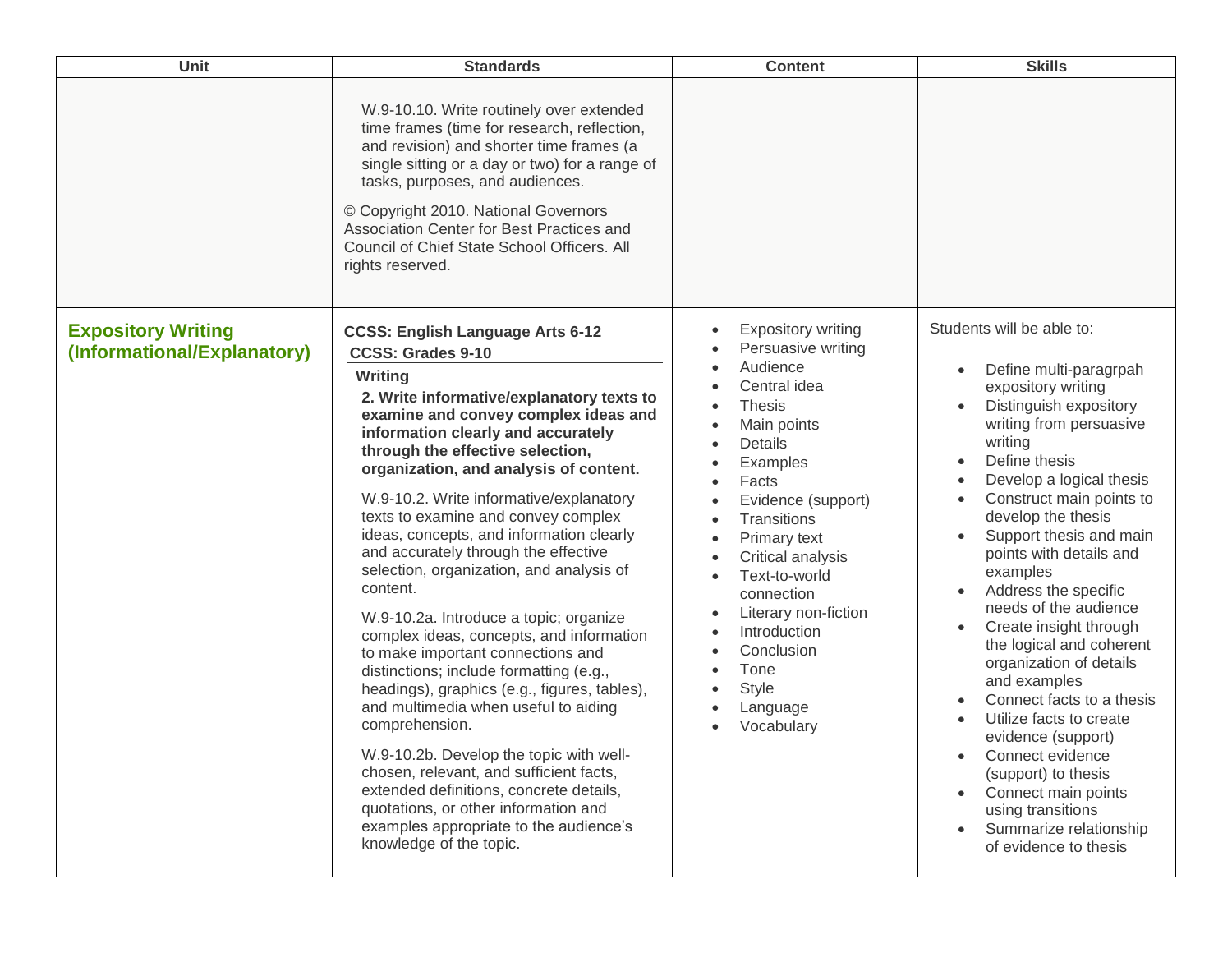| W.9-10.2c. Use appropriate and varied<br>Present a formal,<br>transitions to link the major sections of the<br>objective tone<br>text, create cohesion, and clarify the<br>Use precise language<br>relationships among complex ideas and<br>and topic-specific<br>concepts.<br>vocabulary<br>Maintain a consistent<br>W.9-10.2d. Use precise language and<br>style<br>domain-specific vocabulary to manage the<br>Apply critical analysis to a<br>complexity of the topic.<br>primary text<br>Make text-to-world<br>W.9-10.2e. Establish and maintain a formal<br>$\bullet$<br>style and objective tone while attending to<br>connections<br>the norms and conventions of the discipline<br>Identify the parts of an<br>in which they are writing.<br>introduction<br>Write an effective<br>W.9-10.2f. Provide a concluding statement<br>introduction<br>or section that follows from and supports<br>Write an effective<br>$\bullet$<br>the information or explanation presented<br>summary conclusion<br>(e.g., articulating implications or the<br>Write an effective<br>$\bullet$<br>significance of the topic).<br>expository composition<br><b>Production and Distribution of Writing</b><br>4. Produce clear and coherent writing in<br>which the development, organization,<br>and style are appropriate to task,<br>purpose, and audience.<br>W.9-10.4. Produce clear and coherent<br>writing in which the development,<br>organization, and style are appropriate to<br>task, purpose, and audience. (Grade-<br>specific expectations for writing types are<br>defined in standards 1-3 above.)<br>5. Develop and strengthen writing as<br>needed by planning, revising, editing,<br>rewriting, or trying a new approach.<br>W.9-10.5. Develop and strengthen writing<br>as needed by planning, revising, editing,<br>rewriting, or trying a new approach,<br>focusing on addressing what is most<br>significant for a specific purpose and<br>audience.<br>6. Use technology, including the<br>Internet, to produce and publish writing |
|----------------------------------------------------------------------------------------------------------------------------------------------------------------------------------------------------------------------------------------------------------------------------------------------------------------------------------------------------------------------------------------------------------------------------------------------------------------------------------------------------------------------------------------------------------------------------------------------------------------------------------------------------------------------------------------------------------------------------------------------------------------------------------------------------------------------------------------------------------------------------------------------------------------------------------------------------------------------------------------------------------------------------------------------------------------------------------------------------------------------------------------------------------------------------------------------------------------------------------------------------------------------------------------------------------------------------------------------------------------------------------------------------------------------------------------------------------------------------------------------------------------------------------------------------------------------------------------------------------------------------------------------------------------------------------------------------------------------------------------------------------------------------------------------------------------------------------------------------------------------------------------------------------------------------------------------------------------------------------------------------------------------------------------------------|
|                                                                                                                                                                                                                                                                                                                                                                                                                                                                                                                                                                                                                                                                                                                                                                                                                                                                                                                                                                                                                                                                                                                                                                                                                                                                                                                                                                                                                                                                                                                                                                                                                                                                                                                                                                                                                                                                                                                                                                                                                                                    |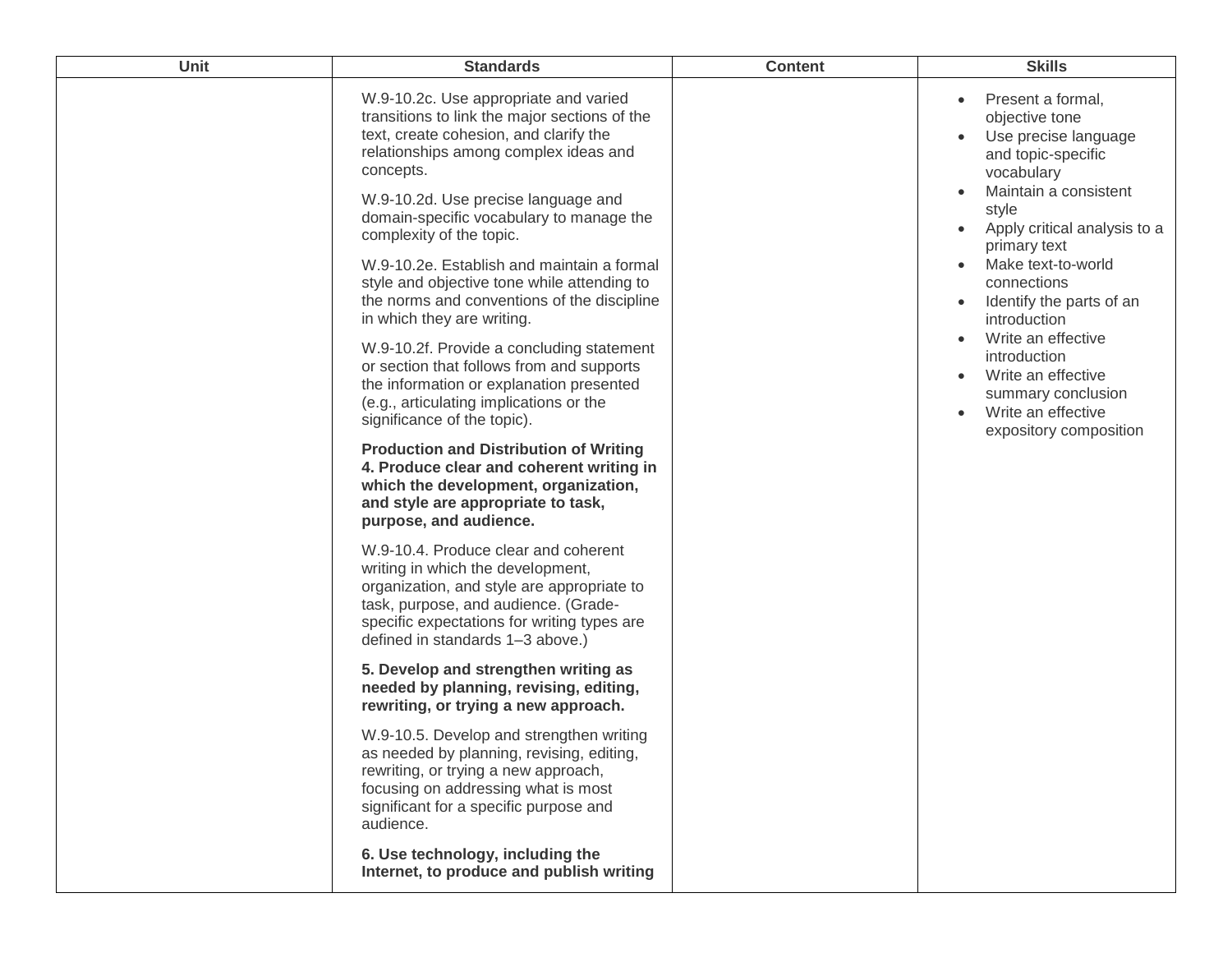| <b>Unit</b> | <b>Standards</b>                                                                                                                                                                                                                                                                                                                                                                    | <b>Content</b> | <b>Skills</b> |
|-------------|-------------------------------------------------------------------------------------------------------------------------------------------------------------------------------------------------------------------------------------------------------------------------------------------------------------------------------------------------------------------------------------|----------------|---------------|
|             | and to interact and collaborate with<br>others.                                                                                                                                                                                                                                                                                                                                     |                |               |
|             | W.9-10.6. Use technology, including the<br>Internet, to produce, publish, and update<br>individual or shared writing products, taking<br>advantage of technology's capacity to link<br>to other information and to display<br>information flexibly and dynamically.                                                                                                                 |                |               |
|             | 8. Gather relevant information from<br>multiple print and digital sources,<br>assess the credibility and accuracy of<br>each source, and integrate the<br>information while avoiding plagiarism.                                                                                                                                                                                    |                |               |
|             | W.9-10.8. Gather relevant information from<br>multiple authoritative print and digital<br>sources, using advanced searches<br>effectively; assess the usefulness of each<br>source in answering the research question;<br>integrate information into the text<br>selectively to maintain the flow of ideas,<br>avoiding plagiarism and following a<br>standard format for citation. |                |               |
|             | 9. Draw evidence from literary or<br>informational texts to support analysis,<br>reflection, and research.                                                                                                                                                                                                                                                                          |                |               |
|             | W.9-10.9. Draw evidence from literary or<br>informational texts to support analysis,<br>reflection, and research                                                                                                                                                                                                                                                                    |                |               |
|             | W.9-10.9a. Apply grades 9-10 Reading<br>standards to literature (e.g., "Analyze how<br>an author draws on and transforms source<br>material in a specific work [e.g., how<br>Shakespeare treats a theme or topic from<br>Ovid or the Bible or how a later author<br>draws on a play by Shakespeare]").                                                                              |                |               |
|             | W.9-10.9b. Apply grades 9-10 Reading<br>standards to literary nonfiction (e.g.,<br>"Delineate and evaluate the argument and<br>specific claims in a text, assessing whether                                                                                                                                                                                                         |                |               |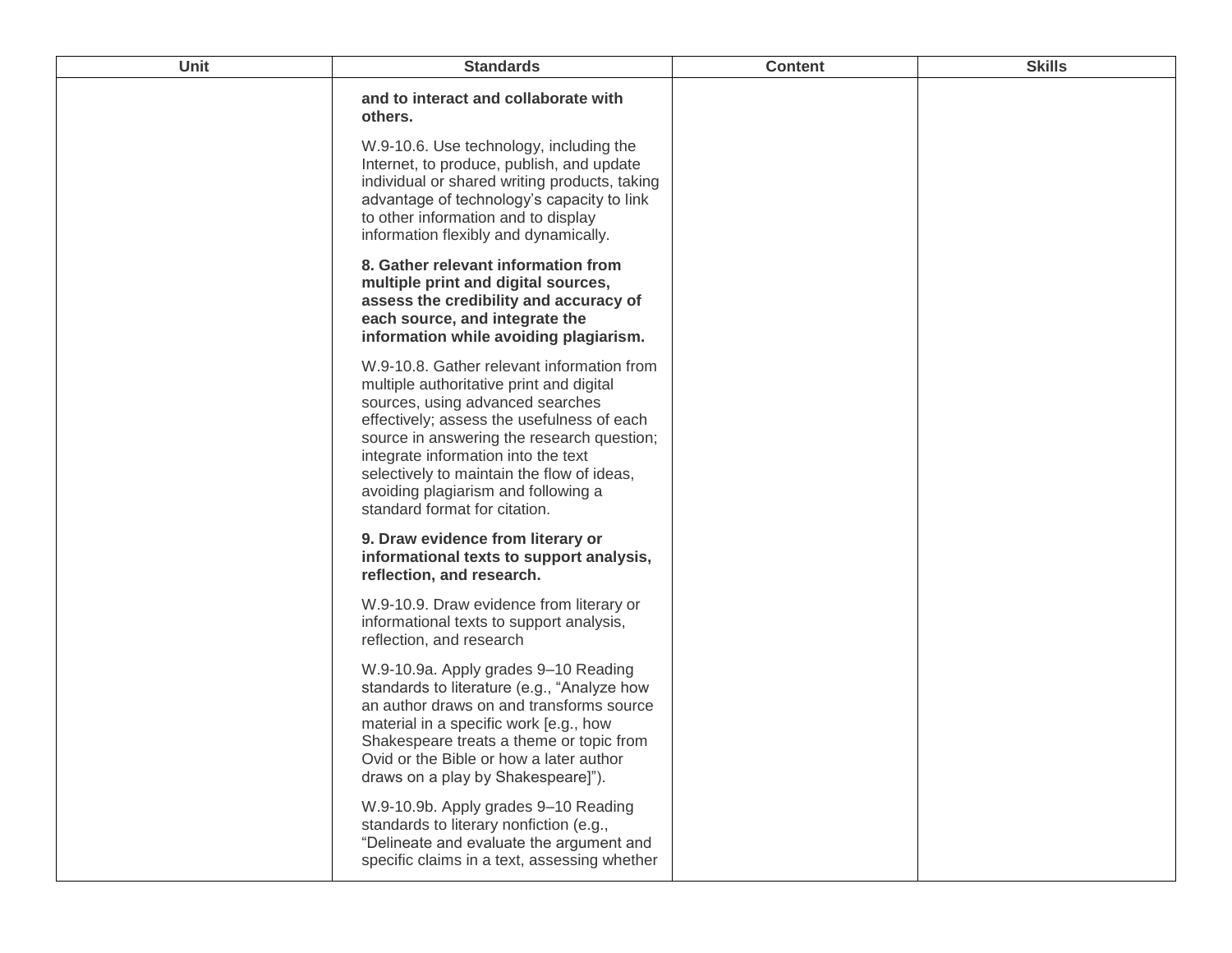| Unit                     | <b>Standards</b>                                                                                                                                                                                                                                                                                                                                                                                                                                                                                                                                                                                                                                                                                      | <b>Content</b>                                                                                                                                                                                                                                                                                                   | <b>Skills</b>                                                                                                                                                                                                                                                                                                                                                                                                                                                                                    |
|--------------------------|-------------------------------------------------------------------------------------------------------------------------------------------------------------------------------------------------------------------------------------------------------------------------------------------------------------------------------------------------------------------------------------------------------------------------------------------------------------------------------------------------------------------------------------------------------------------------------------------------------------------------------------------------------------------------------------------------------|------------------------------------------------------------------------------------------------------------------------------------------------------------------------------------------------------------------------------------------------------------------------------------------------------------------|--------------------------------------------------------------------------------------------------------------------------------------------------------------------------------------------------------------------------------------------------------------------------------------------------------------------------------------------------------------------------------------------------------------------------------------------------------------------------------------------------|
|                          | the reasoning is valid and the evidence is<br>relevant and sufficient; identify false<br>statements and fallacious reasoning").<br><b>Range of Writing</b><br>10. Write routinely over extended time<br>frames (time for research, reflection,<br>and revision) and shorter time frames (a<br>single sitting or a day or two) for a<br>range of tasks, purposes, and<br>audiences.                                                                                                                                                                                                                                                                                                                    |                                                                                                                                                                                                                                                                                                                  |                                                                                                                                                                                                                                                                                                                                                                                                                                                                                                  |
|                          | W.9-10.10. Write routinely over extended<br>time frames (time for research, reflection,<br>and revision) and shorter time frames (a<br>single sitting or a day or two) for a range of<br>tasks, purposes, and audiences.<br>© Copyright 2010. National Governors<br>Association Center for Best Practices and<br>Council of Chief State School Officers. All<br>rights reserved.                                                                                                                                                                                                                                                                                                                      |                                                                                                                                                                                                                                                                                                                  |                                                                                                                                                                                                                                                                                                                                                                                                                                                                                                  |
| <b>Narrative Writing</b> | <b>CCSS: English Language Arts 6-12</b><br><b>CCSS: Grades 9-10</b><br>Writing<br>3. Write narratives to develop real or<br>imagined experiences or events using<br>effective technique, well-chosen details,<br>and well-structured event sequences.<br>W.9-10.3. Write narratives to develop real<br>or imagined experiences or events using<br>effective technique, well-chosen details,<br>and well-structured event sequences.<br>W.9-10.3a. Engage and orient the reader<br>by setting out a problem, situation, or<br>observation, establishing one or multiple<br>point(s) of view, and introducing a narrator<br>and/or characters; create a smooth<br>progression of experiences or events. | Making a point<br>theme<br>emotional appeals<br>parody<br>Developing character<br>protagonist<br>$\bullet$<br>antagonist<br>dialogue<br>levels of<br>characterization<br>methods of<br>characterization (direct,<br>indirect)<br>Developing plot and conflict<br>plot structure<br>setting<br>mood<br>exposition | Students will be able to:<br>Focus a narrative on a<br>$\bullet$<br>theme<br>Focus on a text as a<br>$\bullet$<br>basis for parody<br>Establish a narrative<br>$\bullet$<br>point of view<br>Use setting to influence<br>$\bullet$<br>plot and conflict<br>Delineate and develop<br>characters<br>Create fully-developed<br>$\bullet$<br>characters through<br>behavior and attitudes<br>Follow a plot structure<br>dependent on a central<br>conflict<br>Employ language<br>consistent with the |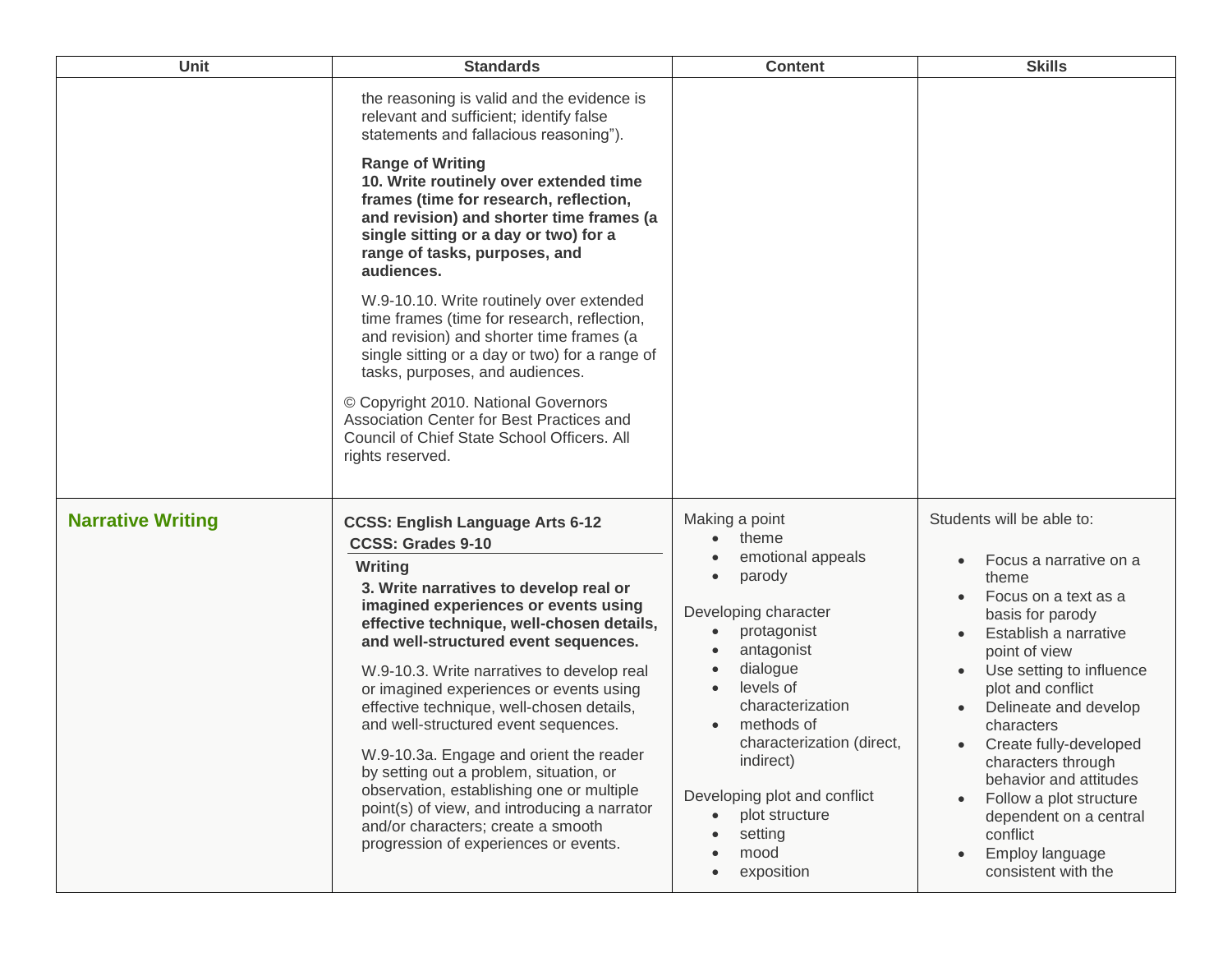| Unit | <b>Standards</b>                                                                                                                                                                                                                                                                                                                                                                                                                                                                                                                                                                                                                                                                                                                                                                                                                                                                                                                                                                                                                                                                                                                                                                                                                                                                                                                                                                                                                                                                                                                                              | <b>Content</b>                                                                                                                                                                                                                                                                                                                                                                                                                                       | <b>Skills</b>                                                                                                                                                                                                                                                                                                                                                                                                                                                                                                                                                                              |
|------|---------------------------------------------------------------------------------------------------------------------------------------------------------------------------------------------------------------------------------------------------------------------------------------------------------------------------------------------------------------------------------------------------------------------------------------------------------------------------------------------------------------------------------------------------------------------------------------------------------------------------------------------------------------------------------------------------------------------------------------------------------------------------------------------------------------------------------------------------------------------------------------------------------------------------------------------------------------------------------------------------------------------------------------------------------------------------------------------------------------------------------------------------------------------------------------------------------------------------------------------------------------------------------------------------------------------------------------------------------------------------------------------------------------------------------------------------------------------------------------------------------------------------------------------------------------|------------------------------------------------------------------------------------------------------------------------------------------------------------------------------------------------------------------------------------------------------------------------------------------------------------------------------------------------------------------------------------------------------------------------------------------------------|--------------------------------------------------------------------------------------------------------------------------------------------------------------------------------------------------------------------------------------------------------------------------------------------------------------------------------------------------------------------------------------------------------------------------------------------------------------------------------------------------------------------------------------------------------------------------------------------|
|      | W.9-10.3b. Use narrative techniques, such<br>as dialogue, pacing, description, reflection,<br>and multiple plot lines, to develop<br>experiences, events, and/or characters.<br>W.9-10.3c. Use a variety of techniques to<br>sequence events so that they build on one<br>another to create a coherent whole.<br>W.9-10.3d. Use precise words and<br>phrases, telling details, and sensory<br>language to convey a vivid picture of the<br>experiences, events, setting, and/or<br>characters.<br>W.9-10.3e. Provide a conclusion that<br>follows from and reflects on what is<br>experienced, observed, or resolved over<br>the course of the narrative.<br><b>Production and Distribution of Writing</b><br>4. Produce clear and coherent writing in<br>which the development, organization,<br>and style are appropriate to task,<br>purpose, and audience.<br>W.9-10.4. Produce clear and coherent<br>writing in which the development,<br>organization, and style are appropriate to<br>task, purpose, and audience. (Grade-<br>specific expectations for writing types are<br>defined in standards 1-3 above.)<br>5. Develop and strengthen writing as<br>needed by planning, revising, editing,<br>rewriting, or trying a new approach.<br>W.9-10.5. Develop and strengthen writing<br>as needed by planning, revising, editing,<br>rewriting, or trying a new approach,<br>focusing on addressing what is most<br>significant for a specific purpose and<br>audience.<br>6. Use technology, including the<br>Internet, to produce and publish writing | inciting incident<br>$\bullet$<br>rising action<br>climax<br>falling action<br>resolution<br>point of view (narrator<br>$\bullet$<br>vs. author)<br>forms of conflict<br>$\bullet$<br>central conflict<br>$\bullet$<br>event sequencing<br>$\bullet$<br>through transitions<br>foreshadowing<br>$\bullet$<br>flashback<br>$\bullet$<br>Use of language<br>style<br>$\bullet$<br>imagery<br>description<br>figurative language<br>pacing<br>$\bullet$ | tone/voice of the<br>narrative<br>Create vivid descriptions<br>using figurative language<br>and imagery<br>Demonstrate mature<br>command of conventions<br>of standard English<br>grammar and usage<br>Write in a consistent and<br>$\bullet$<br>unique style<br>Identify and use<br>$\bullet$<br>strategies to engage the<br>reader<br>Evoke an emotional<br>response in the reader<br>Use narrative techniques<br>such as dialogue,<br>description, and pacing to<br>convey a realistic<br>depiction of events<br>Use transitions to<br>$\bullet$<br>connect plot events and<br>episodes |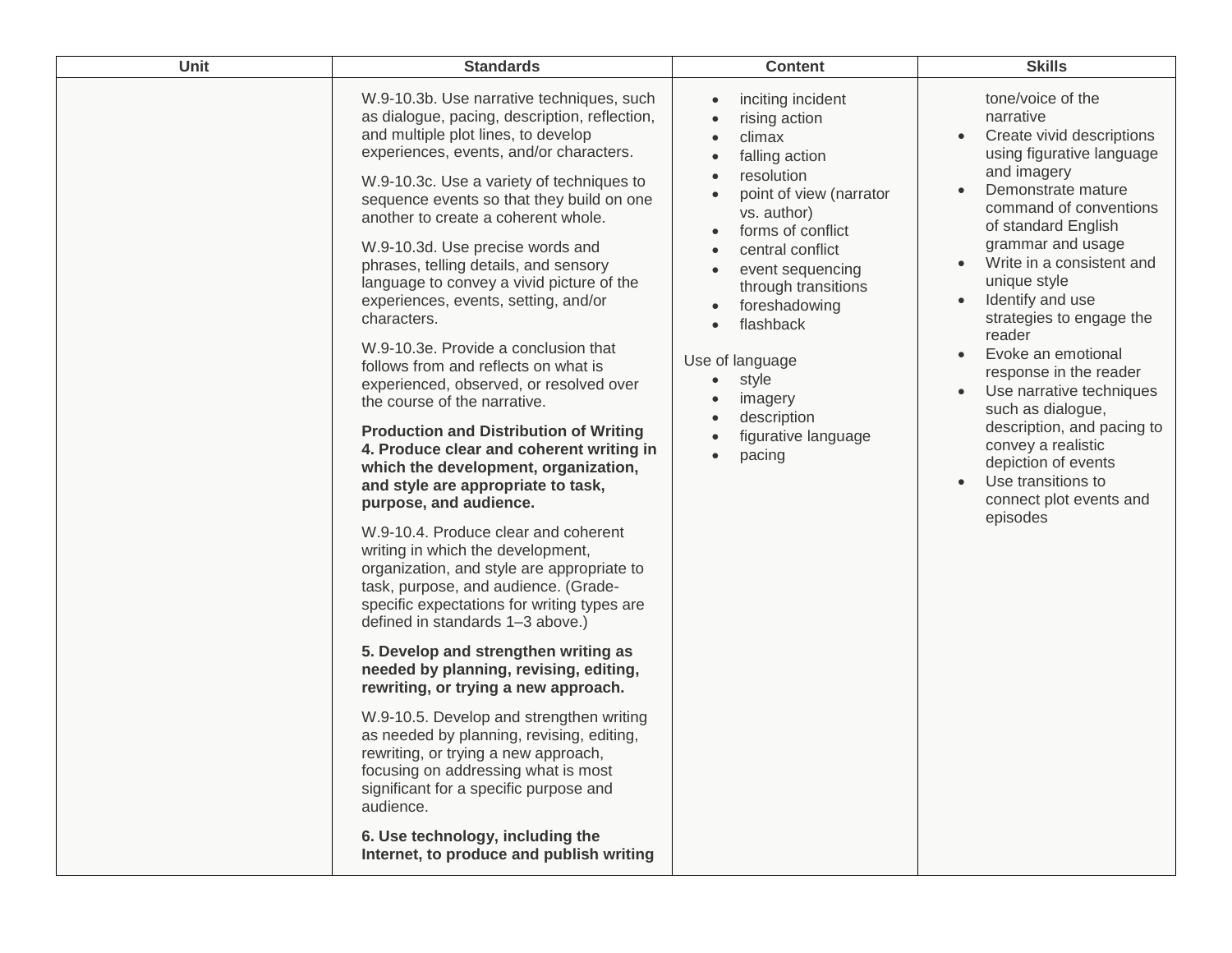| <b>Unit</b>             | <b>Standards</b>                                                                                                                                                                                                                                                                                                                                                                                                                                | <b>Content</b>                                                                                                                                                                                                   | <b>Skills</b>                                                                                                                                                                                                                                                                                                 |
|-------------------------|-------------------------------------------------------------------------------------------------------------------------------------------------------------------------------------------------------------------------------------------------------------------------------------------------------------------------------------------------------------------------------------------------------------------------------------------------|------------------------------------------------------------------------------------------------------------------------------------------------------------------------------------------------------------------|---------------------------------------------------------------------------------------------------------------------------------------------------------------------------------------------------------------------------------------------------------------------------------------------------------------|
|                         | and to interact and collaborate with<br>others.<br>W.9-10.6. Use technology, including the<br>Internet, to produce, publish, and update<br>individual or shared writing products, taking<br>advantage of technology's capacity to link<br>to other information and to display<br>information flexibly and dynamically.                                                                                                                          |                                                                                                                                                                                                                  |                                                                                                                                                                                                                                                                                                               |
|                         | <b>Range of Writing</b><br>10. Write routinely over extended time<br>frames (time for research, reflection,<br>and revision) and shorter time frames (a<br>single sitting or a day or two) for a<br>range of tasks, purposes, and<br>audiences.                                                                                                                                                                                                 |                                                                                                                                                                                                                  |                                                                                                                                                                                                                                                                                                               |
|                         | W.9-10.10. Write routinely over extended<br>time frames (time for research, reflection,<br>and revision) and shorter time frames (a<br>single sitting or a day or two) for a range of<br>tasks, purposes, and audiences.<br>© Copyright 2010. National Governors<br>Association Center for Best Practices and<br>Council of Chief State School Officers. All<br>rights reserved.                                                                |                                                                                                                                                                                                                  |                                                                                                                                                                                                                                                                                                               |
|                         |                                                                                                                                                                                                                                                                                                                                                                                                                                                 |                                                                                                                                                                                                                  |                                                                                                                                                                                                                                                                                                               |
| <b>Research Writing</b> | <b>CCSS: English Language Arts 6-12</b><br><b>CCSS: Grades 9-10</b><br>Writing<br><b>Text Types and Purposes</b><br>1. Write arguments to support claims in<br>an analysis of substantive topics or<br>texts, using valid reasoning and<br>relevant and sufficient evidence.<br>W.9-10.1. Write arguments to support<br>claims in an analysis of substantive topics<br>or texts, using valid reasoning and relevant<br>and sufficient evidence. | Research<br>Topic<br><b>Thesis</b><br>Argument<br>Plan of development<br>Organization<br>Purpose<br>Audience<br>Source credibility<br>(accuracy, reliability)<br>Citation<br>Note-taking<br>Paraphrase<br>Precis | Students will be able to:<br>Define research<br>Write an effective and<br>original thesis<br>Organize main points<br>with a plan of<br>development<br>Create an effective<br>$\bullet$<br>introduction<br>Create an effective<br>$\bullet$<br>conclusion<br>Assess the credibility of<br>$\bullet$<br>sources |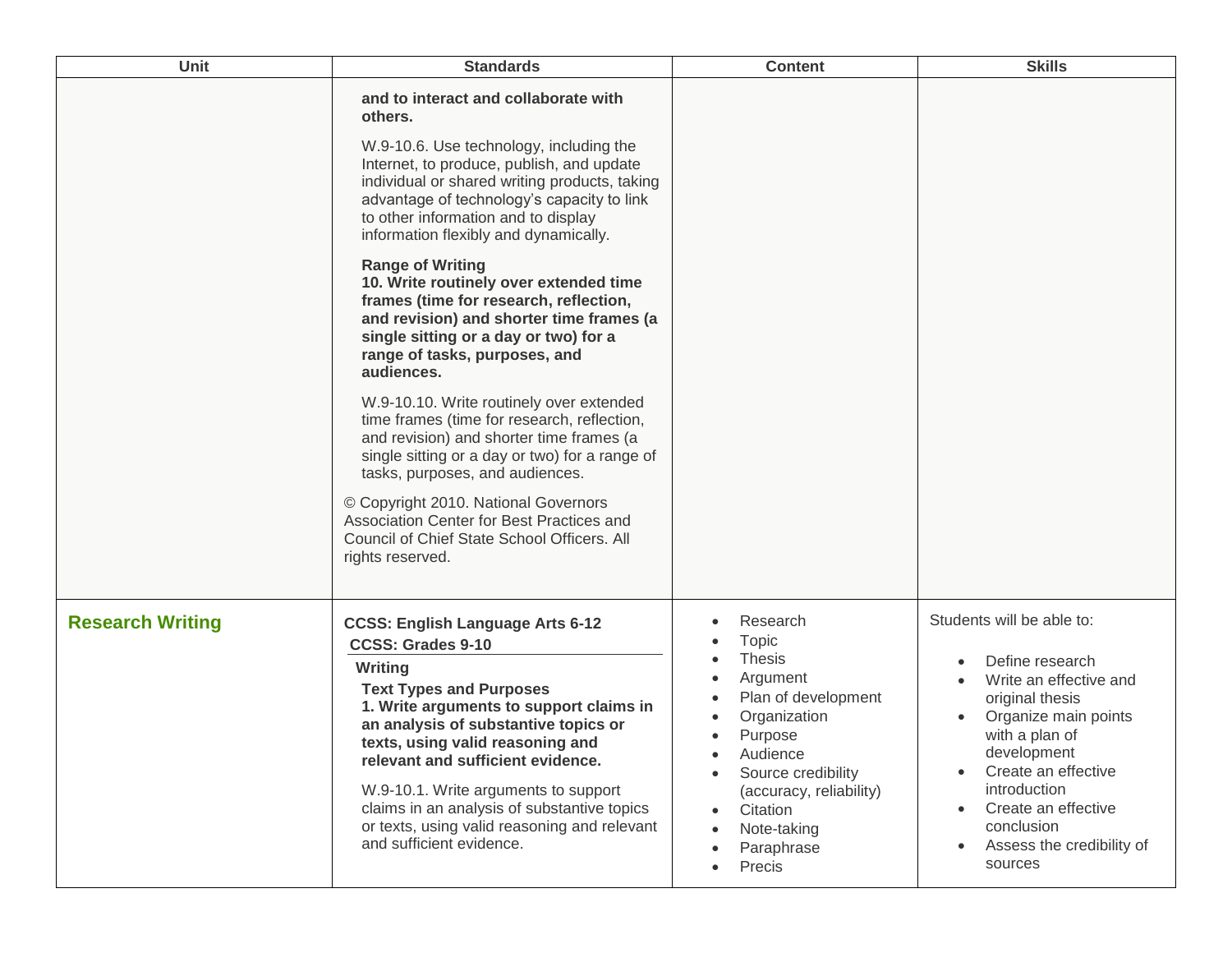| Unit | <b>Standards</b>                                                                                                                                                                                                                                                                                                                                                                                                                                                                                                                                                                                                                                                                                                                                                                                                                                                                                                                                                                                                                                                                                                                                                                                                                                                                                                                                                                                                                                                                                                                                                                           | <b>Content</b>                                                                                                                                                                                                               | <b>Skills</b>                                                                                                                                                                                                                                                                                                                                                                                                                                                                                                                                                                                                                                                                                                                                                                                                                                                                                                                                                           |
|------|--------------------------------------------------------------------------------------------------------------------------------------------------------------------------------------------------------------------------------------------------------------------------------------------------------------------------------------------------------------------------------------------------------------------------------------------------------------------------------------------------------------------------------------------------------------------------------------------------------------------------------------------------------------------------------------------------------------------------------------------------------------------------------------------------------------------------------------------------------------------------------------------------------------------------------------------------------------------------------------------------------------------------------------------------------------------------------------------------------------------------------------------------------------------------------------------------------------------------------------------------------------------------------------------------------------------------------------------------------------------------------------------------------------------------------------------------------------------------------------------------------------------------------------------------------------------------------------------|------------------------------------------------------------------------------------------------------------------------------------------------------------------------------------------------------------------------------|-------------------------------------------------------------------------------------------------------------------------------------------------------------------------------------------------------------------------------------------------------------------------------------------------------------------------------------------------------------------------------------------------------------------------------------------------------------------------------------------------------------------------------------------------------------------------------------------------------------------------------------------------------------------------------------------------------------------------------------------------------------------------------------------------------------------------------------------------------------------------------------------------------------------------------------------------------------------------|
|      | 2. Write informative/explanatory texts to<br>examine and convey complex ideas and<br>information clearly and accurately<br>through the effective selection,<br>organization, and analysis of content.<br>W.9-10.2. Write informative/explanatory<br>texts to examine and convey complex<br>ideas, concepts, and information clearly<br>and accurately through the effective<br>selection, organization, and analysis of<br>content.<br>W.9-10.2a. Introduce a topic; organize<br>complex ideas, concepts, and information<br>to make important connections and<br>distinctions; include formatting (e.g.,<br>headings), graphics (e.g., figures, tables),<br>and multimedia when useful to aiding<br>comprehension.<br>W.9-10.2b. Develop the topic with well-<br>chosen, relevant, and sufficient facts,<br>extended definitions, concrete details,<br>quotations, or other information and<br>examples appropriate to the audience's<br>knowledge of the topic.<br>W.9-10.2c. Use appropriate and varied<br>transitions to link the major sections of the<br>text, create cohesion, and clarify the<br>relationships among complex ideas and<br>concepts.<br>W.9-10.2d. Use precise language and<br>domain-specific vocabulary to manage the<br>complexity of the topic.<br>W.9-10.2e. Establish and maintain a formal<br>style and objective tone while attending to<br>the norms and conventions of the discipline<br>in which they are writing.<br>W.9-10.2f. Provide a concluding statement<br>or section that follows from and supports<br>the information or explanation presented | Summary<br>Quotation<br>Plagiarism<br>Transitions<br>Evidence<br>Inductive reasoning<br>Deductive reasoning<br><b>Works Cited</b><br>Introduction<br>Conclusion<br><b>Style</b><br>Insight<br>Tone<br>Language<br>Vocabulary | Identify and gather<br>$\bullet$<br>information (evidence)<br>Distinguish among<br>$\bullet$<br>summary, paraphrase,<br>and quotation and use<br>appropriately<br>Cite sources<br>$\bullet$<br>Create a Works Cited<br>$\bullet$<br>Determine the audience<br>$\bullet$<br>Organize evidence<br>$\bullet$<br>Organize main ideas into<br>$\bullet$<br>coherent sections<br>Connect evidence to the<br>$\bullet$<br>thesis<br>Distinguish plagiarism<br>$\bullet$<br>from responsible<br>scholarship<br>Write with clarity<br>$\bullet$<br>Write with a consistent,<br>$\bullet$<br>unique style<br>Revise for content,<br>$\bullet$<br>coherence, vocabulary,<br>language use, and style<br>Create insight through<br>$\bullet$<br>the logical and coherent<br>organization of research<br>and reasoning<br>Present a formal,<br>$\bullet$<br>objective tone<br>Use precise language<br>$\bullet$<br>and topic-specific<br>vocabulary<br>Maintain a consistent<br>style |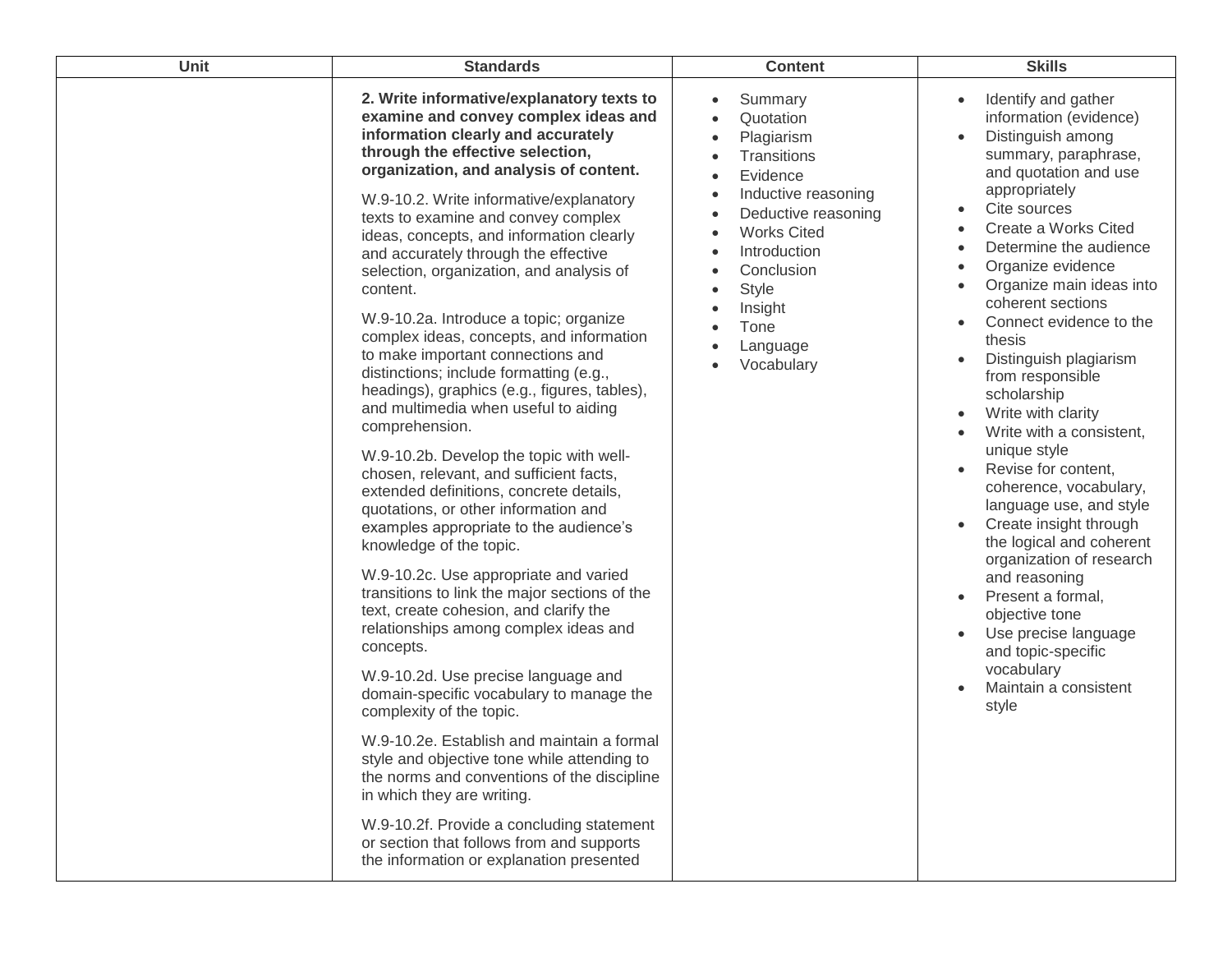| Unit | <b>Standards</b>                                                                                                                                                                                                                                                    | <b>Content</b> | <b>Skills</b> |
|------|---------------------------------------------------------------------------------------------------------------------------------------------------------------------------------------------------------------------------------------------------------------------|----------------|---------------|
|      | (e.g., articulating implications or the<br>significance of the topic).                                                                                                                                                                                              |                |               |
|      | <b>Production and Distribution of Writing</b><br>4. Produce clear and coherent writing in<br>which the development, organization,<br>and style are appropriate to task,<br>purpose, and audience.                                                                   |                |               |
|      | W.9-10.4. Produce clear and coherent<br>writing in which the development,<br>organization, and style are appropriate to<br>task, purpose, and audience. (Grade-<br>specific expectations for writing types are<br>defined in standards 1-3 above.)                  |                |               |
|      | 5. Develop and strengthen writing as<br>needed by planning, revising, editing,<br>rewriting, or trying a new approach.                                                                                                                                              |                |               |
|      | W.9-10.5. Develop and strengthen writing<br>as needed by planning, revising, editing,<br>rewriting, or trying a new approach,<br>focusing on addressing what is most<br>significant for a specific purpose and<br>audience.                                         |                |               |
|      | 6. Use technology, including the<br>Internet, to produce and publish writing<br>and to interact and collaborate with<br>others.                                                                                                                                     |                |               |
|      | W.9-10.6. Use technology, including the<br>Internet, to produce, publish, and update<br>individual or shared writing products, taking<br>advantage of technology's capacity to link<br>to other information and to display<br>information flexibly and dynamically. |                |               |
|      | <b>Research to Build and Present</b><br><b>Knowledge</b><br>7. Conduct short as well as more<br>sustained research projects based on<br>focused questions, demonstrating<br>understanding of the subject under<br>investigation.                                    |                |               |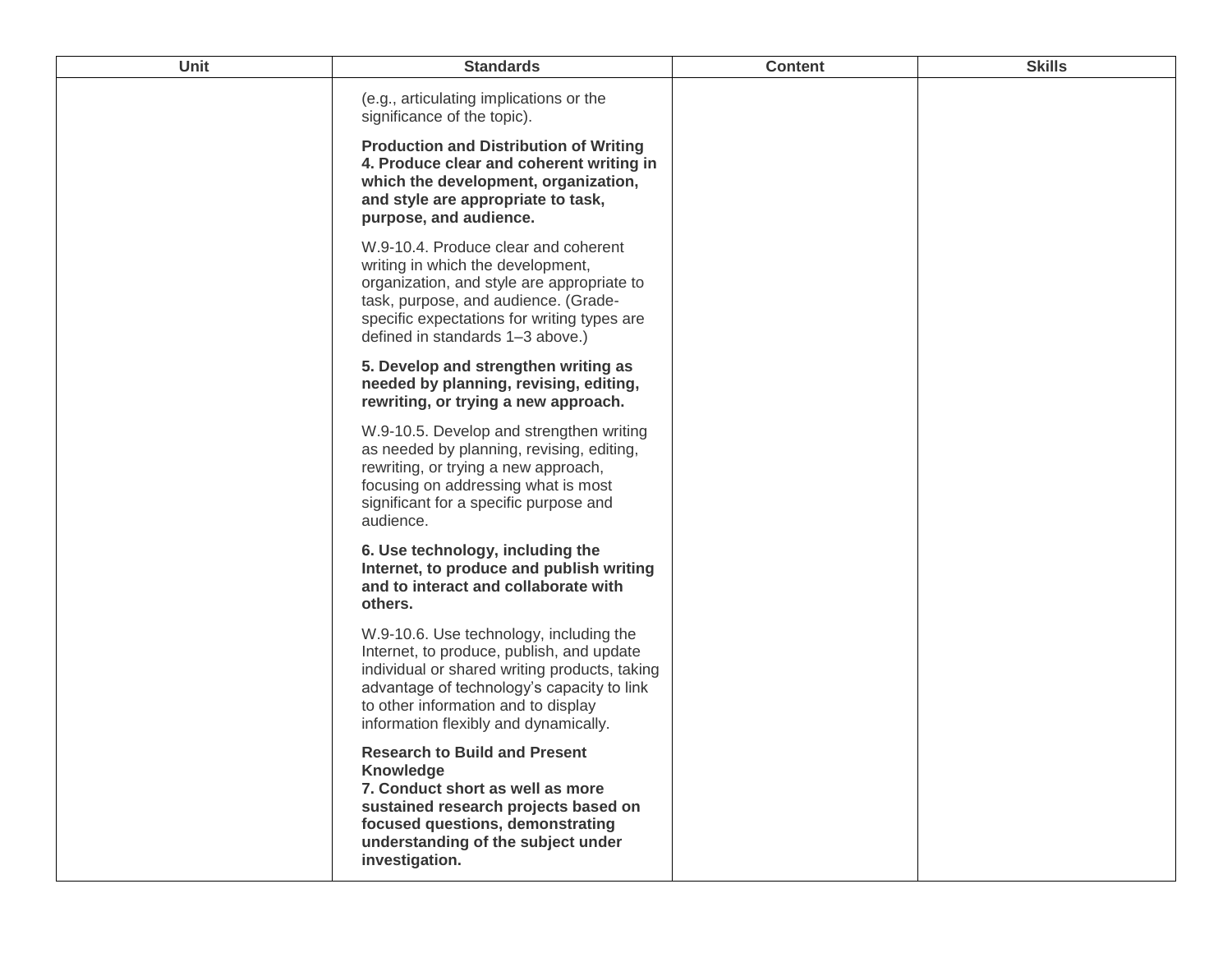| <b>Unit</b> | <b>Standards</b>                                                                                                                                                                                                                                                                                                                                                                    | <b>Content</b> | <b>Skills</b> |
|-------------|-------------------------------------------------------------------------------------------------------------------------------------------------------------------------------------------------------------------------------------------------------------------------------------------------------------------------------------------------------------------------------------|----------------|---------------|
|             | W.9-10.7. Conduct short as well as more<br>sustained research projects to answer a<br>question (including a self-generated<br>question) or solve a problem; narrow or<br>broaden the inquiry when appropriate;<br>synthesize multiple sources on the subject,<br>demonstrating understanding of the subject<br>under investigation.                                                 |                |               |
|             | 8. Gather relevant information from<br>multiple print and digital sources,<br>assess the credibility and accuracy of<br>each source, and integrate the<br>information while avoiding plagiarism.                                                                                                                                                                                    |                |               |
|             | W.9-10.8. Gather relevant information from<br>multiple authoritative print and digital<br>sources, using advanced searches<br>effectively; assess the usefulness of each<br>source in answering the research question;<br>integrate information into the text<br>selectively to maintain the flow of ideas,<br>avoiding plagiarism and following a<br>standard format for citation. |                |               |
|             | 9. Draw evidence from literary or<br>informational texts to support analysis,<br>reflection, and research.                                                                                                                                                                                                                                                                          |                |               |
|             | W.9-10.9. Draw evidence from literary or<br>informational texts to support analysis,<br>reflection, and research                                                                                                                                                                                                                                                                    |                |               |
|             | W.9-10.9a. Apply grades 9-10 Reading<br>standards to literature (e.g., "Analyze how<br>an author draws on and transforms source<br>material in a specific work [e.g., how<br>Shakespeare treats a theme or topic from<br>Ovid or the Bible or how a later author<br>draws on a play by Shakespeare]").                                                                              |                |               |
|             | W.9-10.9b. Apply grades 9-10 Reading<br>standards to literary nonfiction (e.g.,<br>"Delineate and evaluate the argument and<br>specific claims in a text, assessing whether                                                                                                                                                                                                         |                |               |